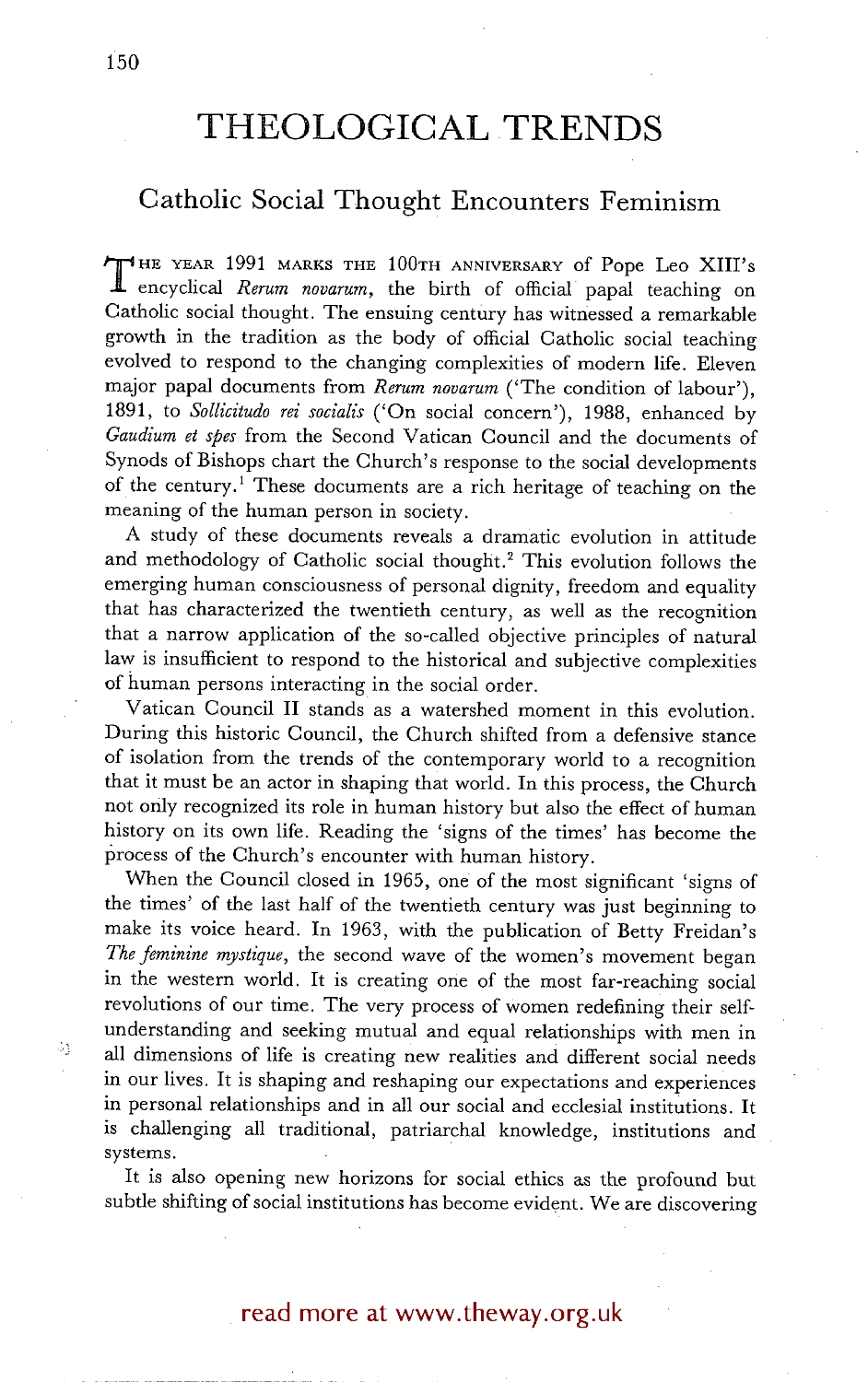that the women's movement is not only about justice for women, it is also about the future shape of our Church and our world. On these horizons of the future, feminism encounters Catholic social thought.

Catholic social thought claims that its themes and principles apply universally. Feminist analysis evaluates that claim first of all by asking two questions: How does Catholic social thought deal with women? Does it accurately reflect women's experience?

#### *Women in Catholic social thought*

Before the encyclicals of Pope John XXIII, women are seldom mentioned in social documents except implicitly under generic statements regarding the dignity of 'man' (that is the human person), and under the category of family.

In the first social encyclical, Leo XIII's *Rerum novarum* ('On the condition of labour'), 1891, women are implicitly included under the concern for the family. Leo XIII's world view was authoritarian and paternalistic, with clearly defined roles for everyone.<sup>3</sup> For Leo XIII, women's place and role were clear, divinely ordained and therefore in no need of elaboration. It was the worker .and the family that occupied his concern. Workers were understood as men. Justice for workers meant that the rights of their families would be protected and that they, as heads of families, would receive just wages. Women as wives and mothers would be economically dependent on the just wage of the working father. The controlling image in this document is the traditional, patriarchal family structure. This particular point of view continues to shape Catholic social teaching up to the present.

In *Quadragesimo anno* ('The reconstruction of the social order'), by Plus XI, 1931, women do specifically appear as workers. They are mentioned in the section 'Support of the worker and his *[sic]* family'. Women and children are mentioned in the same sentence: 'But to abuse the years of childhood and the limited strength of women is grossly wrong'.<sup>4</sup> Both are considered dependent and in need of special protection. Women are not seen as autonomous adults. This habit of identifying women with children and other dependent persons has been the accepted norm in most Catholic writing, particularly in canon law.<sup>5</sup>

The first time women enter Catholic social thought in their own right is in John XXIII's encyclical *Pacem in terris* ('Peace on earth'), 1963. He identifies three 'distinctive characteristics' of our age-signs of our times: the rise of the working class, the participation of women in public life and the emergence of new nations.<sup>6</sup> John writes:

Secondly, it is obvious to everyone that women are now taking a part in public life. This is happening more rapidly perhaps in nations with a Christian tradition, and more slowly, but broadly,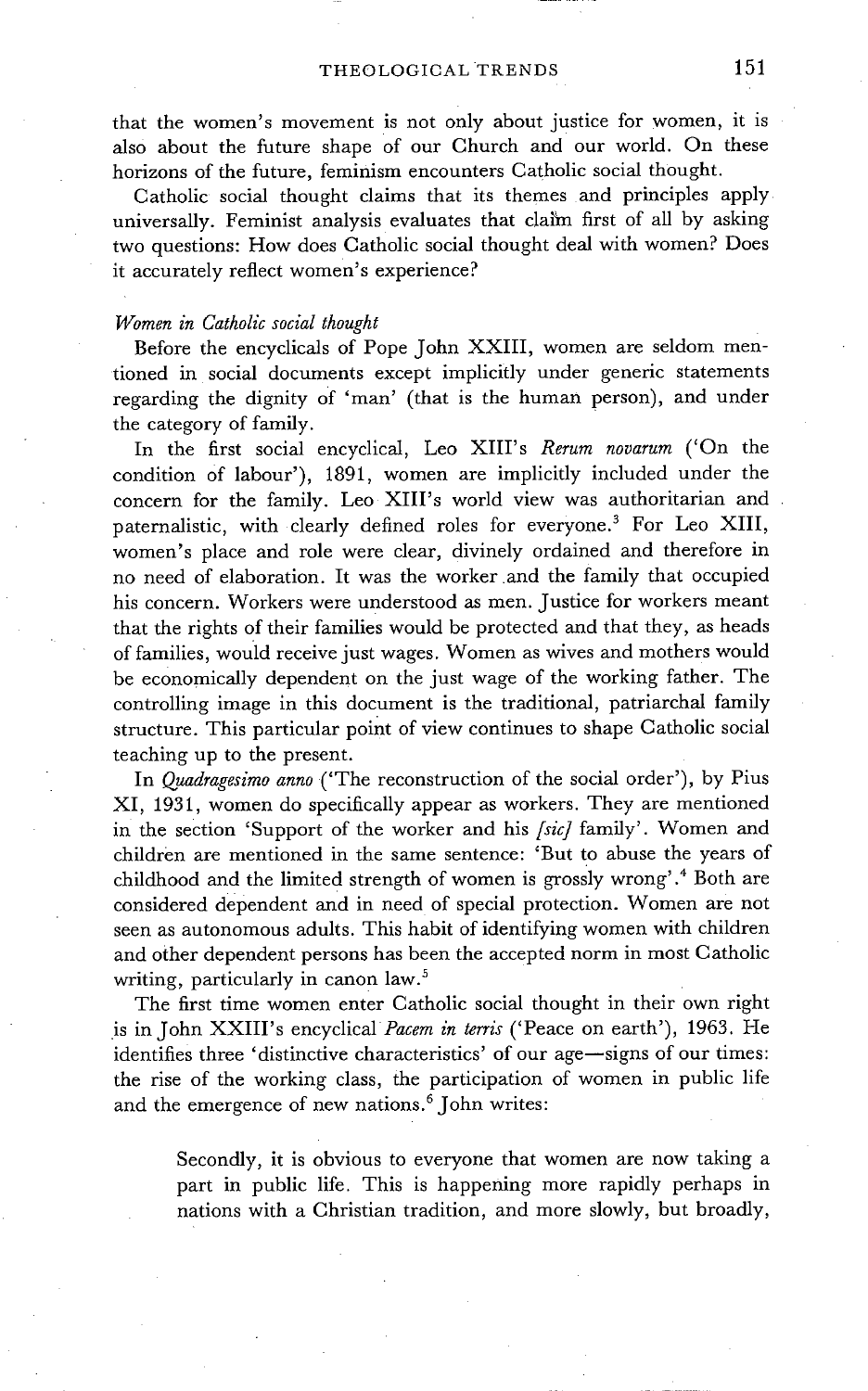among peoples who have inherited other traditions or cultures. Since women are becoming ever more conscious of their human dignity, they will not tolerate being treated as inanimate objects or mere instruments, but claim, both in domestic and in public life, the rights and duties that befit a human person.<sup>7</sup>

Moreover, in this encyclical John declares that every person is endowed with intelligence and free will and has universal and inviolable rights and duties. He identifies these rights as political, economic, social, cultural and moral. By including women specifically in this document, he is explicitly declaring that women have the same rights and duties as men.

Within the writings of John XXIII and the opening of the Second Vatican Council in 1962, the world view of Catholic social thought had altered significantly. The static, hierarchical, authoritarian and paternalistic world of Leo XIII had shifted to a view shaped by historical consciousness, a recognition of the radical freedom of the human person, and the autonomy of the world from religion's control.

*Gaudium et spes* ('The pastoral constitution on the Church in the modern world'), 1965, was the centrepiece of social teaching that emerged from Vatican Council II. The document rings with affirmation of the fundamental dignity of the human person. Because the document uses the Latin word *homo*-the human person, rather than *vir*-the male person, its references to the human person, humanity and the entire human family clearly intend to include women in this fundamental human dignity. Moreover, it states that 'with respect to the fundamental rights of the person, every type of discrimination, whether social or cultural, whether based on sex, race, colour, social condition, language, or religion, is to be overcome and eradicated as contrary to God's intent'.<sup>8</sup> However, at times the language of the document slips and seems to reveal that the Fathers of the Council are really talking about men. Such words as 'brotherly dialogue' and 'brotherhood' exclude women. 9

It is interesting to note that women appear in their own right for the first time in relation to a perceived problem. The first such reference comes in a section on 'Imbalances in the modern world': 'As for the family, discord results from demographic, economic, and social pressures, or from difficulties which arise between succeeding generations, or from new social relationships between men and women<sup>7</sup>.<sup>10</sup> Setting the 'new social relationships' under the heading 'Imbalances in the modern world' reflects a patriarchal interpretation of the changes related to women's rising consciousness.

In the section on the 'Dignity of the human person', the document reads 'But God did not create man as a solitary, For from the beginning "male and female he created them" (Gen 1,27)'. The subsequent discussion of marriage and family succeeds in talking about women and men, spouses and parents even-handedly.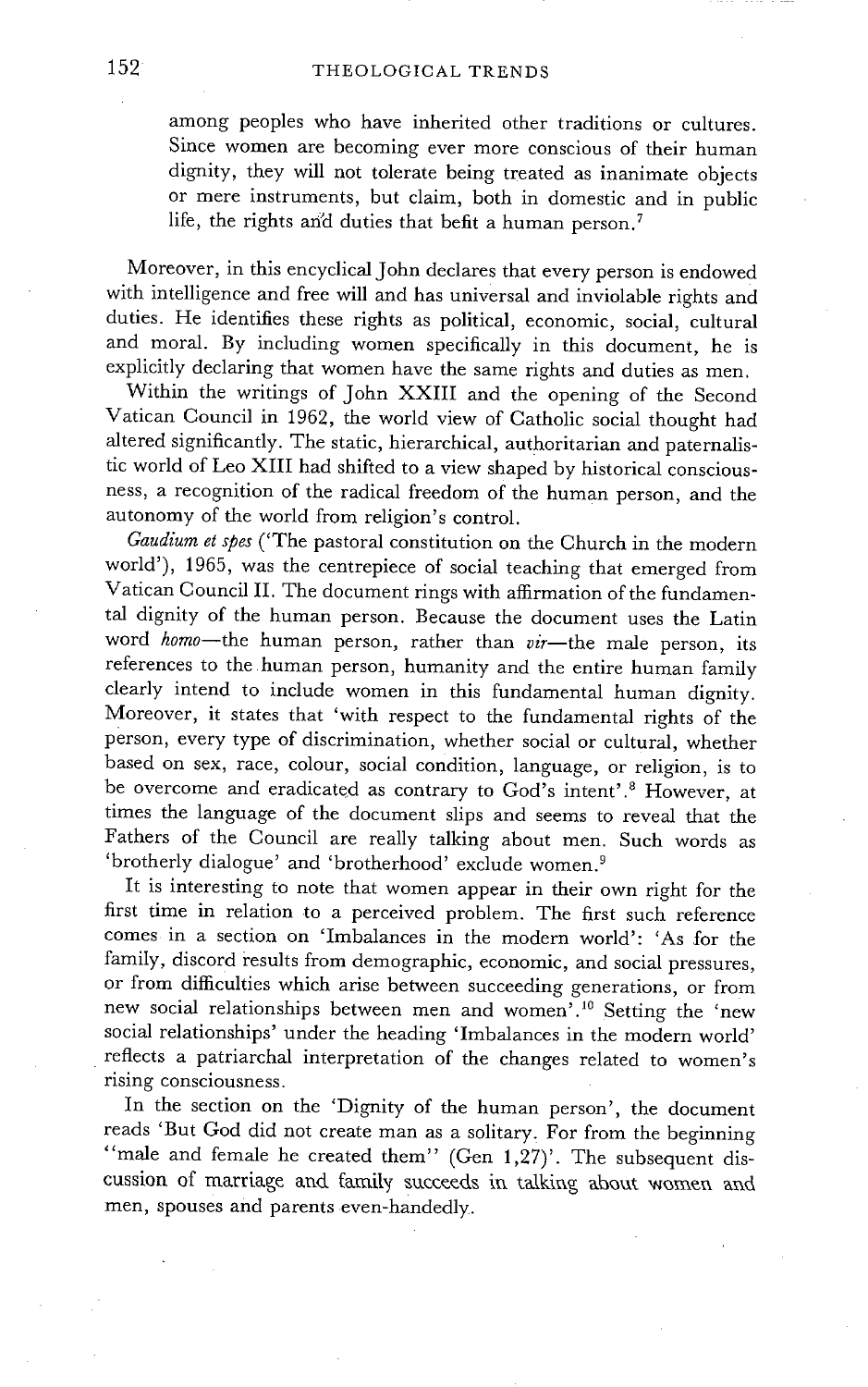However, in the section on culture, the traditional ambiguity concerning women's rights appears. Recognizing that humans are the authors of culture the document states, 'In every group or nation, there is an everincreasing number of men and women who are conscious that they themselves are the artisans and the authors of the culture of their community'. Several sections beyond this statement of mutual responsibility and participation, the document qualifies itself: 'Women are now employed in almost every area of life. It is appropriate that they should be able to assume their full *proper role in accordance with their own nature.*  Everyone should acknowledge and favour the *proper* and necessary participation of women in cultural life' (emphasis added).<sup>11</sup> We are confronted here with a statement that women's nature, and therefore presumably their rights contingent upon that nature, are different from men's nature and rights. We are confronted with a concept of a dual human naturethere is human nature, which is equated with men's nature and then there is women's nature.

Women as women next appear in Paul VI's *Octogesima adveniens* ('A call to action'), 1971. He continues the concept of a dual human nature:

Similarly, in many countries a charter for women which would put an end to an actual discrimination and would establish relationships of equality in rights and of respect for their dignity is the object of study and at times of lively demands. We do not have in mind that false equality which would deny the distinctions laid down by the Creator himself and which would be in contradiction with woman's *proper role,* which is of such capital importance, at the heart of the family as well as within society. Development in legislation should on the contrary be directed to protecting her *proper vocation* and at the same time recognizing her independence as a person, and her equal rights to participate in cultural, economic, social and political life (emphasis added).<sup>12</sup>

Can a person having a proper role and vocation, pre-determined by her nature and needing special protection, still he independent and have equal rights with a person who has no such qualifying and limiting definitions pre-determined by his nature?

'Justice in the world', the statement of the 1971 Synod of Bishops, introduces the question of justice in the Church regarding women. The document declares that anyone who ventures to preach justice must first be perceived as being just. It then lists specific rights that must be preserved within the Church, namely, all ordinary rights, a decent wage, security; promotion, freedom of thought and expression, proper judicial procedures and participation in decision-making. In particular the document states that women have equal rights and responsibilities without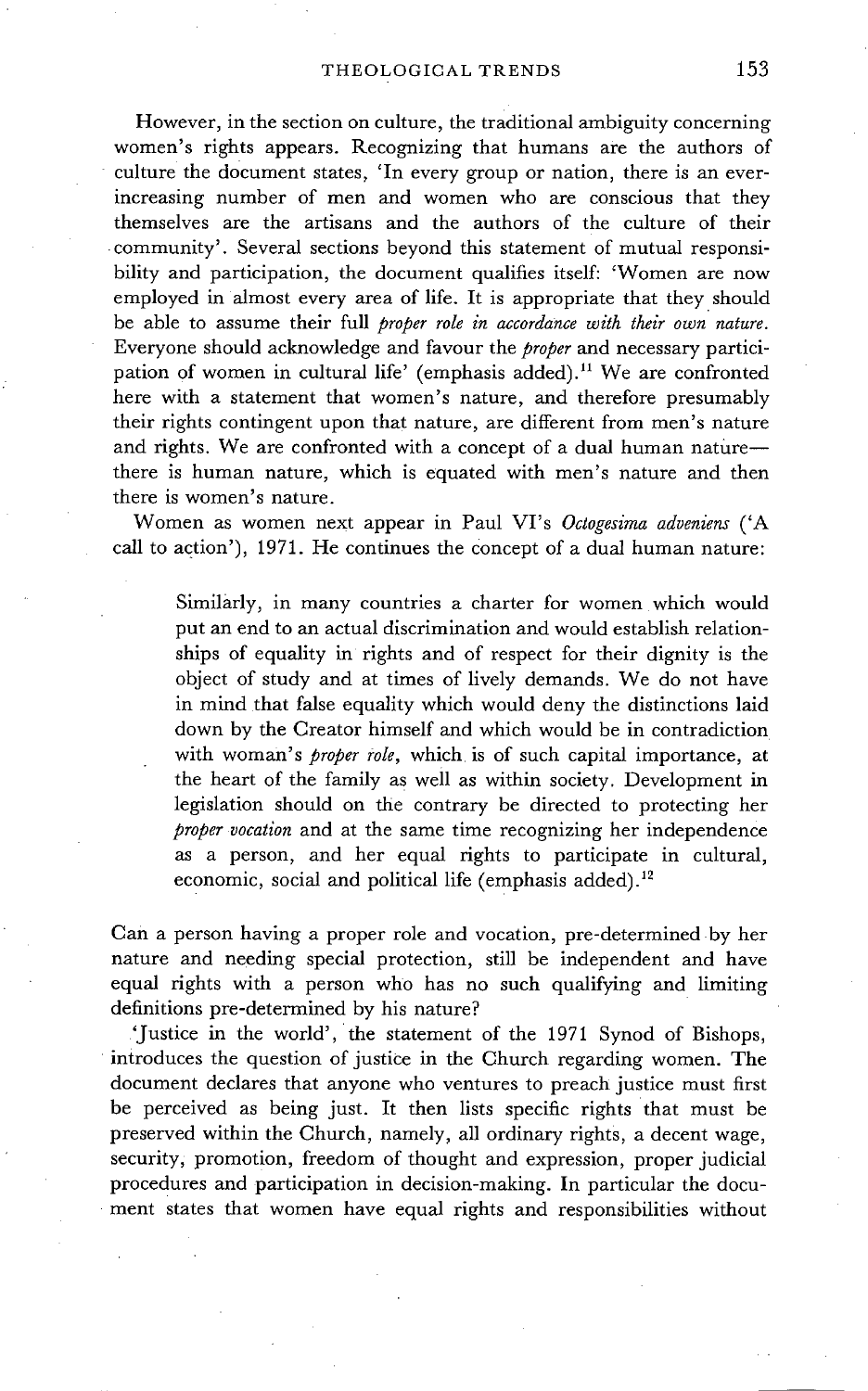any qualification: 'We also urge that women should have their own share of responsibility and participation in the community life of society and likewise of the Church'. $13$ 

'Justice in the world' also speaks of the social movements among peoples as 'a new awareness which shakes them out of any fatalistic resignation and which spurs them on to liberate themselves and to be responsible for their own destiny'.<sup>14</sup> Furthermore, it introduces the need to change social structures if justice is to become a reality in people's lives: 'This desire [for human rights], however, will not satisfy the expectations of our time if it ignores the ojective obstacles which social structures place in the way of conversion of hearts, or even of the realization of ideal charity'. 15

This document brings together several powerful themes that support women's struggle for justice in the Church and in the world. In calling for justice in the Church, especially for women, and in affirming social movements whereby people assume responsibility for their own lives to change oppressive structures, 'Justice in the world' affirms women's struggle for liberation.

In *Laborem exercens* ('On human labour'), 1981, John Paul II makes explicit his views on the proper role and vocation of women. The encyclical, while recognizing that women do work outside the home, continues the tradition that the primary role of women is to be responsible for the family and the primary role of men is to be responsible for economic support of the family. John Paul continues the position that the man, as head of the family, is entitled to a family wage. In reality, he is re-asserting the patriarchal model of the family. He calls for a 'social re-evaluation of the mother's role', calling for a society to support a woman in this role, not inhibiting her freedom or in any other way penalizing her as compared with other women. He speaks of women 'having to abandon' their tasks as mothers as being wrong from the point of view of society and the family. Finally, he insists that 'true advancement of women requires that labor should be structured in such a way that women do not have to pay for their advancement by abandoning what is specific to them and at the expense of the family, in which women as mothers have an irreplaceable role'. 16

John Paul does not call for a concomitant social re-evaluation of fatherhood:

The purpose of raising these issues is not to deny or denigrate the social role and value of women who choose childrearing and homemaking as their primary work. Rather it is to bring into perspective the multiple roles and potential of women. Furthermore, to so emphasize that women are primarily responsible for the quality of family life diminishes the social role and value of fatherhood. It disenfranchises men from the full potential of their fatherhood while it disenfranchises women from the full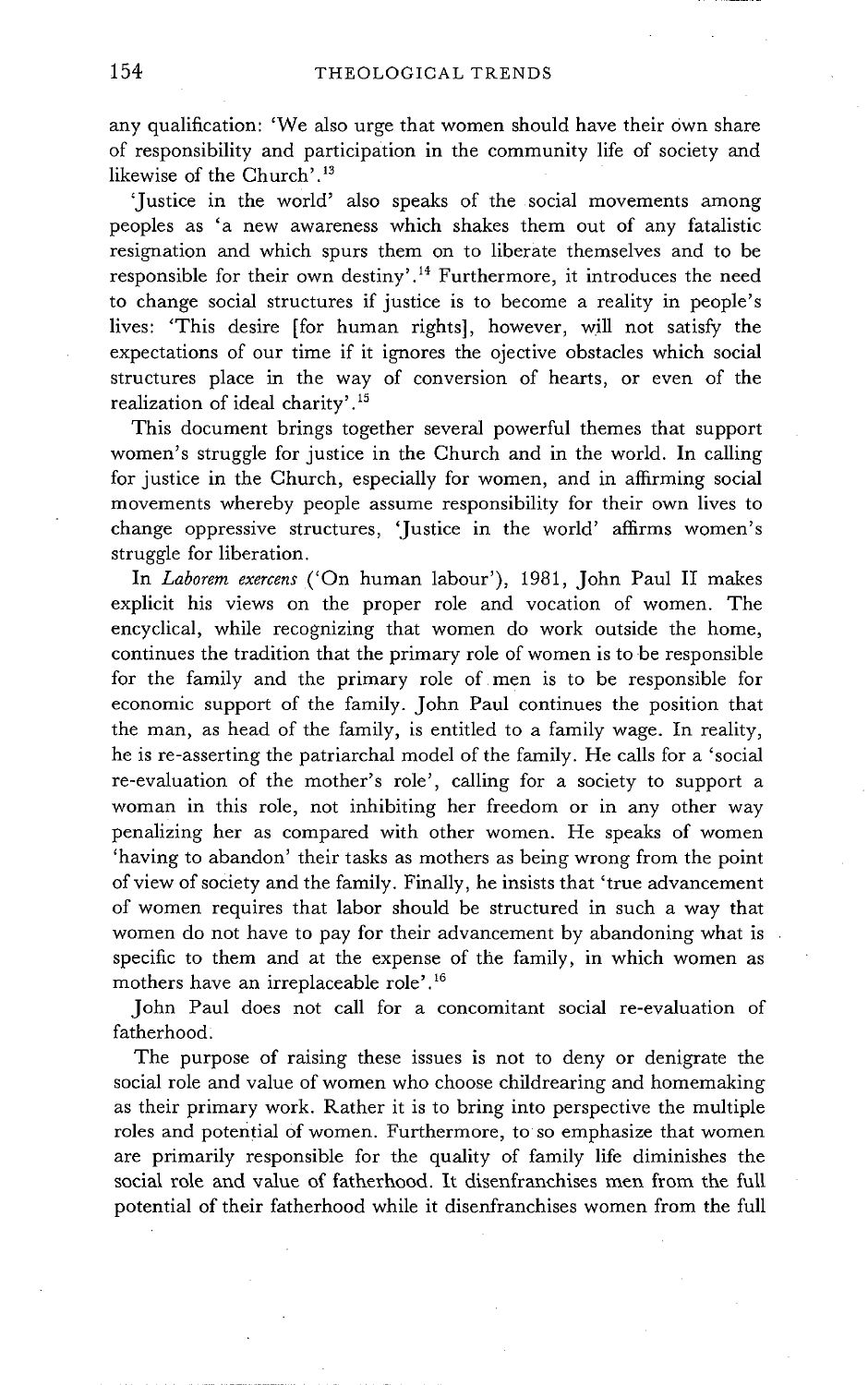potential of their personhood. Until the Church is able to recognize the mutuality of women and men in all dimensions of life, its reflection and teaching will remain inadequate to contemporary realities.

*SolIicitudo rei socialis* ('The social concern of the Church'), 1988, John Paul II's encyclical on international development, was written to celebrate the twentieth anniversary of Paul VI's *Populorum progressio* ('On the progress of peoples'). Both these documents lack a gender perspective; women are included under the generic terms of man, humanity, human family. In several instances John Paul II does name women as women, specifically when he is outlining the failure of the development process. For example,

Looking at all the various sectors--the production and distribution of foodstuffs, hygiene, health and housing, availability of drinking water, working conditions (especially for women), life expectancy and other economic and social indicators . . .<sup>17</sup>

It is worth noting that in the section on demography, John Paul II develops his argument about population and the birth-rate without adverting to women's unique place in this issue. The encyclical does not add any new insights concerning Women to Catholic social thought. Nor does it contain any of the insights of current feminist critiques of the development processes.

Clearly this overview of women's position in Catholic social teaching reveals a patriarchal bias. First of all it has been written by men, primarily about men; secondly, its framework is androcentric, that is, it assumes that man, in this case, white Western man, is normative for the human; and third, when women are included, they are defined from a patriarchal point of view.

### *Women's experience and Catholic social thought*

Before critiquing some of the central themes in Catholic social thought from a feminist perspective, the issue of methodology needs to be raised. How is Catholic social thought developed and who participates in its development? All Catholic teaching is shaped by reflections on the 'Word of God in the scriptures, on tradition, on the teaching of the church, on the signs of the times, and on the eschatological pull of the future'. 18 Having recognized this reality, it is also necessary to recognize that all these resources are in the process of a feminist revisioning because they all are shaped by a patriarchal bias. However, in this article, I will speak only to the issue of 'reading the signs of the times'. The decision to focus on this method is two-fold! 1) identifying the 'signs of the times' is particularly germane in Catholic social thought and in the Church's social mission; and 2) revealing the patriarchal bias in one method points to its presence in other methods.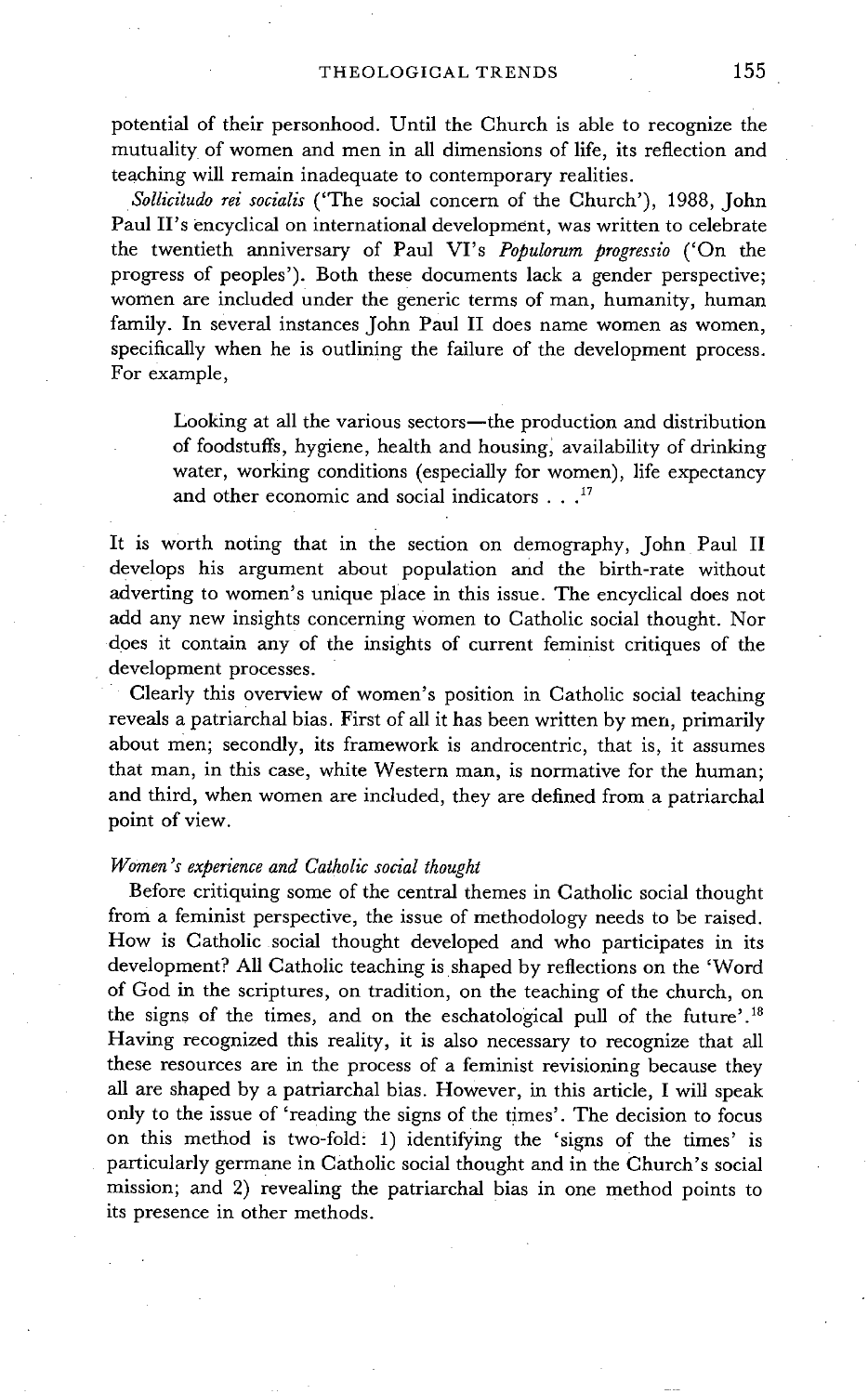In *Pacem in terris,* John XXIII introduced the reading of the 'signs of the times' into the methodology of developing Catholic social thought. He was drawing upon the 'basic Christian belief that God continues to speak in and through human history':

The Church looks to the world and discovers there God's presence. Signs both reveal God's presence in the world and manifest God's designs for the world. Implicit in this truth is that theology must go beyond the purely deductive and speculative. History ceases to be the mere context for the application of binding principles, which are derived uniquely from speculative and philosophical reasoning. It becomes the place of on-going revelation.<sup>19</sup>

Women's rising consciousness of their own dignity is a 'sign of our times'. As such it demands the attention of the Church. The Church cannot simply reach back into its tradition to address this reality because it 'lacks a strong tradition regarding the equality and basic dignity and worth of women<sup>'</sup>.<sup>20</sup> Furthermore, the current reflection and articulation of women's experience is raising new issues both in society and in the Church.

Feminists rightly raise the question, 'Who reads the "signs of the times"?' Or even more pointedly, 'Whose reading is listened to?' The further question then becomes 'Who decides on the response to these "signs" in framing the social mission of the church?" Catholic social teaching has been the province Of the patriarchal Church: men are the sole authors, only men sit in a decision-making capacity in the deliberative bodies of the Church--ecumenical councils, synods, conferences of bishops. When women are present they, at most, have a consultative role to play.

If women's rising consciousness is a manifestation of God's design for the world, as John XXIII in *Pacem in terris* declared, can Catholic teaching continue to be authentic if the voices of women are kept silent and/or circumscribed by men's interpretation? I am reminded of Gamaliel's intervention to the Sanhedrin in the early days of the founding of the Church: 'If this enterprise, this movement of theirs, is of human origin it will break up of its own accord; but if it does in fact come from God you will not only be unable to destroy them, but you might find yourselves fighting against God' (Acts 5,38-40).

For Catholic feminists this sense of the 'rightness' of their struggle for liberation is shaped by an understanding of their quest as a 'sign of our time'. This quest is not a struggle for self-aggrandizement as its critics accuse, but a quest for the integrity of the gospel and the authenticity of the Church in the contemporary world. It is also a struggle for the liberation of our concept of God from the limiting images and perspective that male-only images of the divine bring.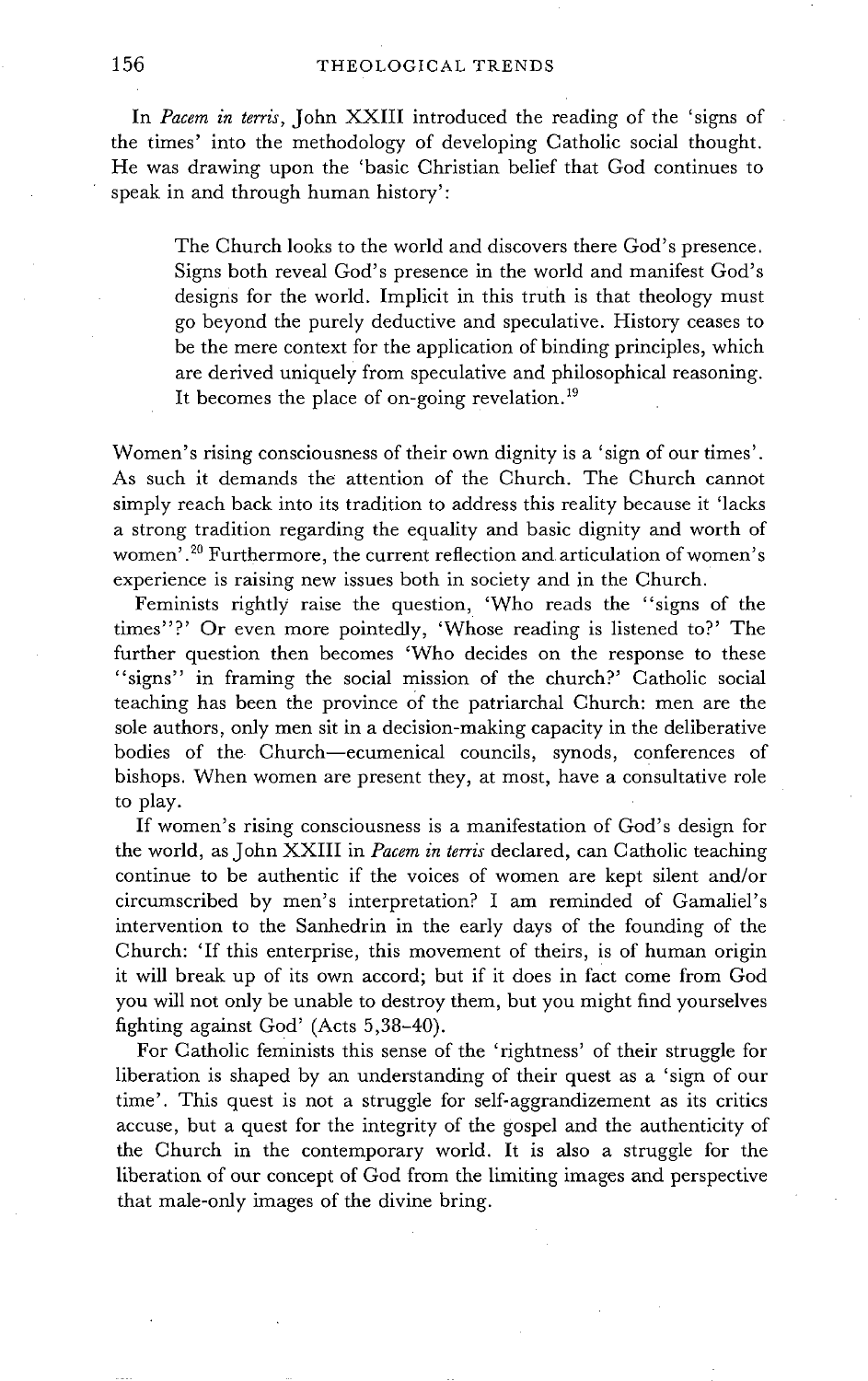Finally, if the dialogue between feminism and the Church--the people of God and its institutional organization--could open up to mutuality and co-responsibility in the shaping of its teaching and the framing of its mission, a more authentic reading of God's design for the world would begin to reveal itself: a design less hampered or distorted by arrogance and egoism among either the men or the women of the Church.

The key for a feminist revision of Catholic social thought is to re-define the dual-nature concept that shapes its thinking about the dignity of the human person. In seeking to recognize that women and men are different, it has created the dilemma of human nature-read man's nature--and women's 'proper' nature. Feminism rejects this duality, pointing out that it is the very concept of woman's 'proper' nature that has been used to keep women in a subordinate position in all social structures. In framing a theological anthropology on the meaning of the human, feminism would insist on the foundational category of personhood, not on proper roles. Sex is a secondary category.

When this dual-nature concept is revised, several other themes of Catholic social thought are immediately opened for a revised analysis. Among them I would list political and economic rights, political participation, economic justice, option for the poor and the common good.

*Political and economic rights.* While, theoretically, Catholic social thought would agree that there is only one human nature, practically, in shaping its application of human rights and duties, it uses a dual nature and role approach. For example, within the tradition, economic rights of workers are primarily presented as men's economic rights. The right to a family wage as articulated from Leo XIII in *Rerum novarum* to John Paul II in *Laborem exercens* is understood as a wage paid to the father as head of the family to insure that there is sufficient income for the mother to stay at home to perform her 'primary' responsibilities.

Catholic social thought remains ambiguous on the question of women's economic rights. It would probably be more accurate to say that given its patriarchal bias, it has never thought through the implications of economic rights in relation to women. However, unless women have economic rights in their own right, they will remain economically dependent either upon their husbands, fathers or other male members of the family, or they will become dependent upon the welfare state.

Economic independence is one of the keys to women's liberation. When women and men both enjoy equal economic rights and opportunities, their relationships in all other dimensions of life, such as homemaking and childrearing, can indeed move toward mutuality.

Furthermore, this concept of the father as the primary breadwinner in the family continues to justify treating women and men differently in the work place. A woman's participation in the work force is considered secondary for two reasons; 1) her primary work is defined as homemaking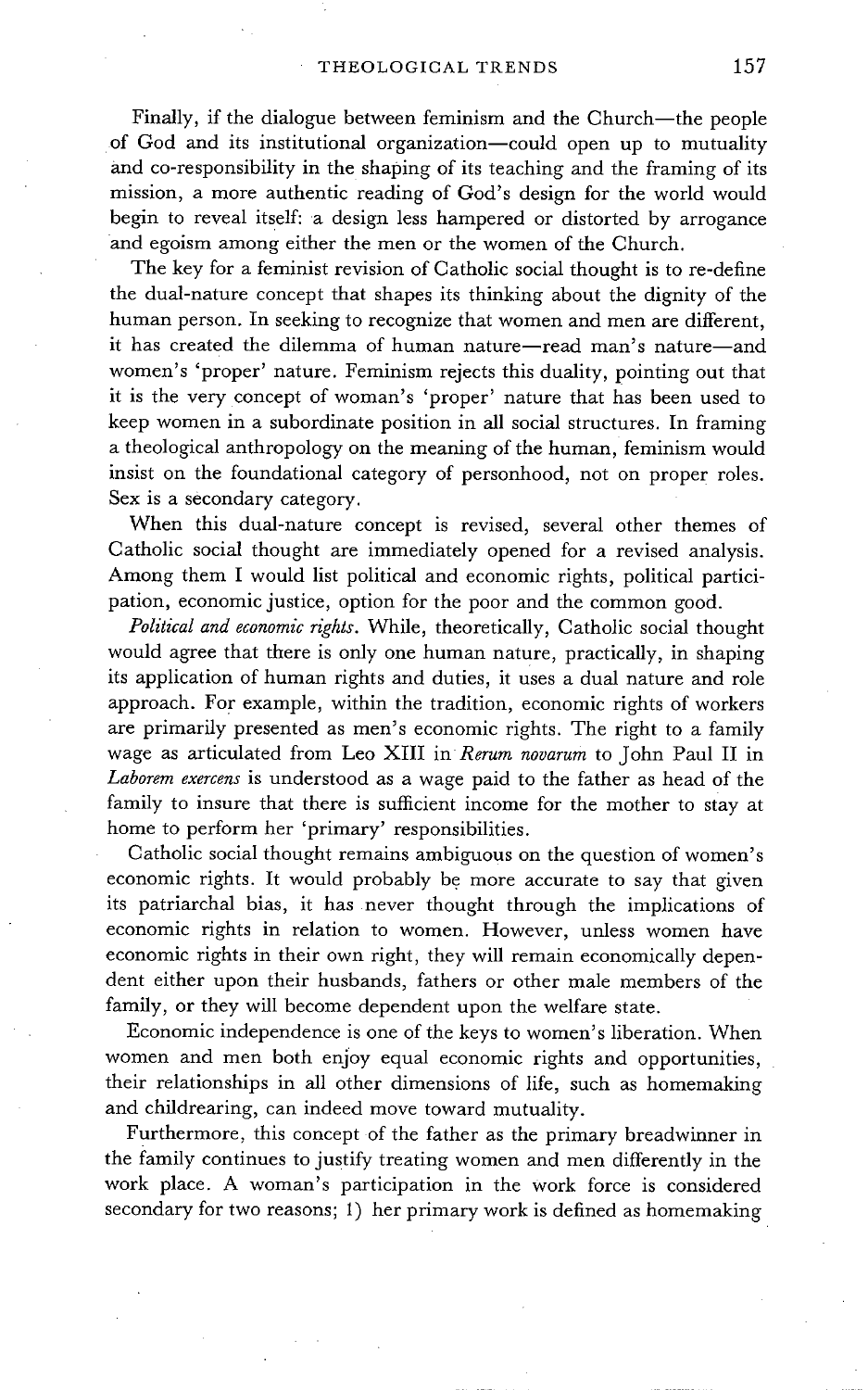and childrearing; and 2) her income from her job outside the home is considered secondary or even superfluous for the economic well-being of the family. Therefore, women can justifiably be paid less and have fewer opportunities for advancement. Not only is this reasoning untrue to a growing number of women and families, it also puts women at a disadvantage in both the home and the work place. The clearest example we have of this disadvantage is the current phenomenon in the U.S. called the 'feminization of poverty'.<sup>21</sup> The phenomenon should be more accurately described as the 'pauperization of women and children'. As long as we do not positively think in terms of women's economic rights, as a society we will continue to have structures that enforce economic dependency on most women. In speaking of an option for the poor, the majority of whom are women and children, Catholic social thought needs to be more explicit in applying the principle of economic rights to women.

The same kind of disadvantage emerges when the question of political rights and political participation is discussed. Theoretically, Catholic social thought would argue for women's inalienable right as a human person to political participation at all levels. However, practically, by insisting that women's 'proper role' is motherhood and defining that role as including the primary responsibility for childrearing, the Church limits women's participation in political processes. A full recognition of women's inalienable right to participation in social structures demands a change in the Church's perspective on women's 'proper nature and role'. Such a change would also force the Church to recognize and correct its own denial of women's right to participate in orders and decision-making within its own institutional structures.

Both feminism and Catholic social thought recognize the centrality of the question of women as childbearers in their analyses. But their responses differ radically. Catholic social teaching takes a protective and limiting approach to women as a result of this reality. Women's potential and nature are circumscribed by one reality, the fact that mostly they bear children. The nature of woman is defined by one function that some or most women experience. The nature of man is never defined according to the singular function of fatherhood.

Feminism asserts, on the other hand, that women should not be defined or circumscribed by this single reality. Furthermore, feminism would insist that because women alone carry the responsibility for childbearing and in most cases for childrearing, only women should have control over this question.

In speaking of reproductive freedom, the distinction needs to be made between a woman controlling her fertility through birth-control methods and a woman choosing to have an abortion. Among feminists there is universal agreement that women have the right to birth-control information to control their fertility. Disagreement emerges over the 'right'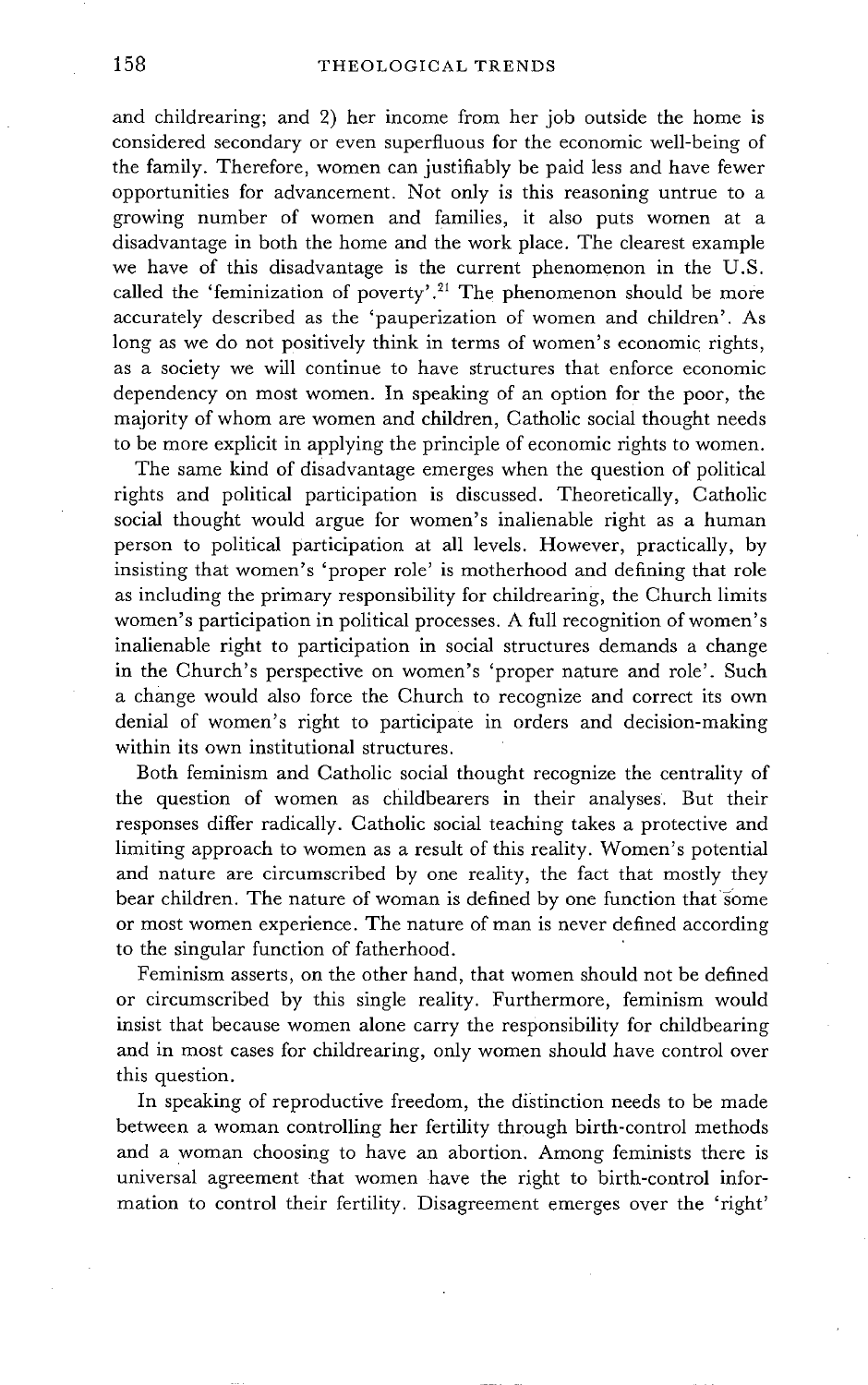to abortion. Some feminists would argue that the 'right' argument does not cover all the problems that abortion raises and sets up a problem of conflicting rights: the right of the unborn; the right of the father; the right of the society. Others would argue the 'right' only exists when women have become pregnant through an abusive situation such as rape or incest. They would also argue that women have a right to abortion if their health or well-being are in danger. While some feminists believe that this right to abortion is absolute, others would want some parameters for that right. Some feminists would hold that reproductive freedom does not include the right to abortion. These differences among feminists do not necessarily follow the ideological stands of contemporary feminism. They more often arise from differing moral sensibilities. However, feminism would assert as a foundational principle that women must have control over their reproductive capacity.

The universality of this principle reflects the feminist analysis that women are subordinated and discriminated against in all social structures because of their biology and its potential interference with the functioning of social structures, in particular the political and economic structures of our world. From this analysis, feminism argues that women must be able to control their fertility in order to function freely within these structures.

Reproductive freedom is feminism's answer to the subordination and discrimination they experience in patriarchal structures. But a fundamental question needs to be considered. Is this desire for absolute control over fertility in some ways an implicit acceptance that the male's experience of sexuality without the reality of pregnancy is normative for the human? Feminism would deny that its goal is for women to be like men. In fact feminism has gone to great lengths to develop a variety of feminist alternatives to organizations, style of work, culture, ritual. But, because of the demands of the social structures framed by male experience, on the question of childbearing feminism has sought ways to accommodate to those structures rather than to transform them. Is this a fundamental dilemma implicit in contemporary feminism?

Catholic social teaching, while failing to develop an adequate theological anthropology for the human person, female and male, has intuitively been pointing, I suggest, to a profound reality. This intuition is best captured by Paul VI in *Octogesima adveniens,* where he writes,

Similarly, in many countries, a charter for women which could put an end to an actual discrimination and would establish relationships of equality in rights and of respect for their dignity is the object of study and at times of lively demands. We do not have in mind false equality which would deny the distinctions laid down by the Creator  $\ldots^{22}$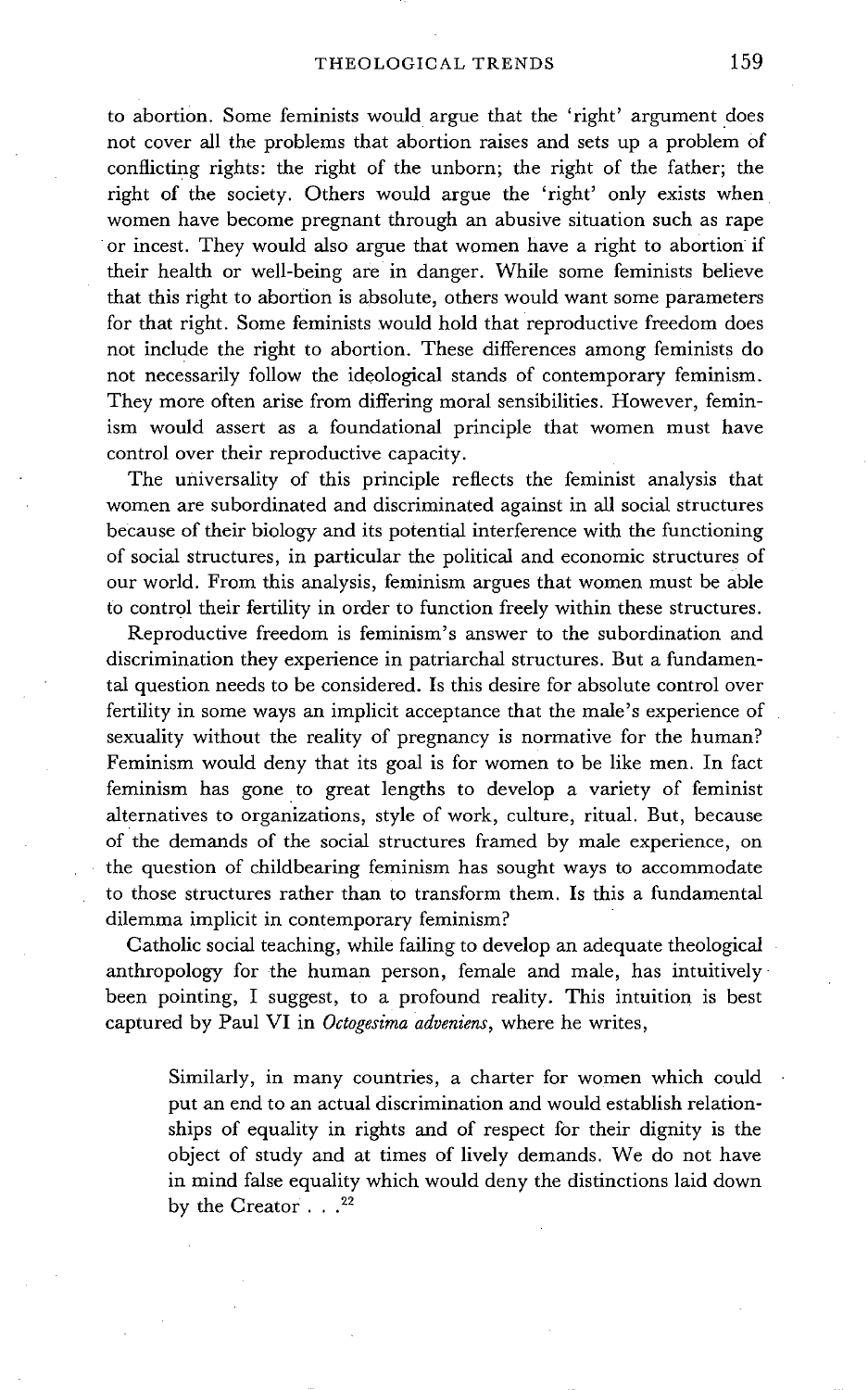Unfortunately Paul VI concludes by speaking of women's 'proper role', so the first half of this insight is lost in the dualism of the full statement. However, by insisting on the equal but distinct quality, he is opening the way to explore what that could mean as well as how it could become structured in social systems.

Can this insight open the way through Catholic social thought's dilemma of the dual-nature and feminism's dilemma of women's need to accommodate their childbearing capacity to patriarchal social structures? Would a dialogue between Catholic social thought and feminism reveal that the issue is not woman's reproductive capacity; the issue is that the structures are shaped by men's experience and have little or no space for this unique experience of women? It is not women who need to accommodate to these structures; these structures need to be transformed to accommodate to women.

*Common good.* A fundamental principle of Catholic social thought is the recognition of the human person not only as an individual but also as social. The dignity of the individual is best realized within the common good of the society. The common good is defined as 'the sum total of all those conditions of social living-economic, political, cultural-which make it possible for women and men readily and fully to achieve the perfection of their humanity'.<sup>23</sup> This relationship between the individual and the common good in Catholic social teaching is its unique contribution to our understanding of the social order.

Feminism can point to this principle as a challenge to the Church to widen its understanding of the common good in relation to women as well as women in their relation to the common good. In her article 'New patterns of relationships', Margaret Farley points out: 'From the standpoint of the Roman Catholic ethical tradition, it is a mistake to pit individual good against the good of the community, or the social good, when what is at stake is the fundamental dignity of the individual'.<sup>24</sup> This part of the tradition contradicts the very notion of circumscribing women within a particular function or set of duties.

Farley further argues from the point of view of subsidiarity, another principle of Catholic social thought, that the hierarchical model in any social structure must give way to an egalitarian model of social organization if the common good is to be realized. Applying this principle to relationships between women and men, she concludes: 'It is necessary to argue that in fact the good of the family, church, etc. is better served by a model of leadership which includes collaboration between equals' .25 The twin principles of the common good and subsidiarity demand equality and mutuality not only in personal relations but also in social structures.

A feminist reading of Catholic social thought clearly reveals that it does not accurately reflect the experience of the majority of women in the contemporary world. Bringing the lived experience of women into the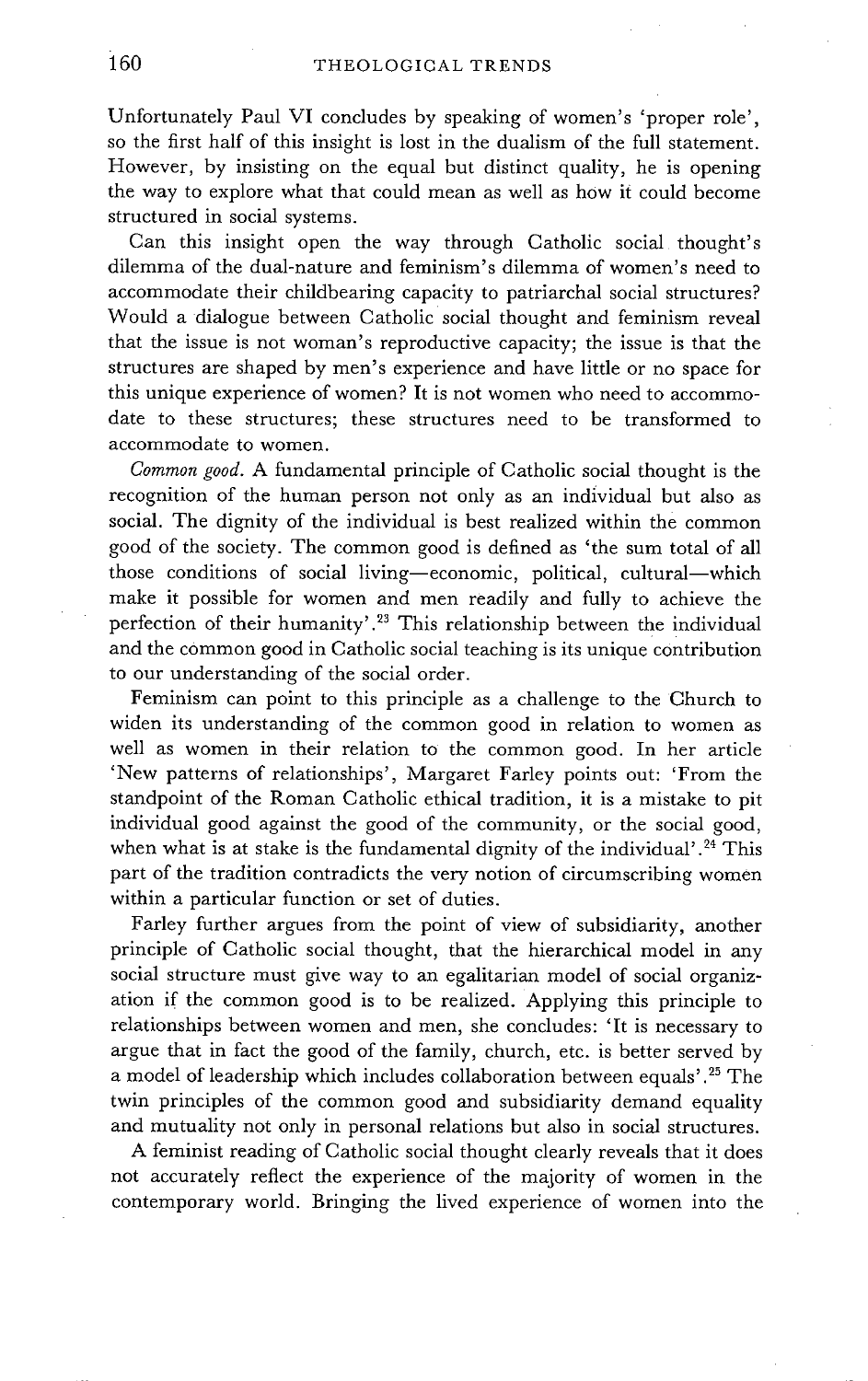shaping of future Catholic social ethics would expand the horizons of understanding of the interaction of human persons--women and men-in social and ecclesial structures. It would also give Catholic feminists-women and men-a perspective from which to engage in dialogue with the ideologies of contemporary feminism in the shaping of the future of the social and ecclesial order. Both feminism and Catholic social thought will be enriched by that dialogue.

#### *Maria Riley, O.P.*

#### **NOTES**

1 A listing of the Vatican documents would include *Rerum novarum* ('The condition of labour'), 1891; *Quadragesimo anno* ('The reconstruction of the social order'), 1931; *Mater et magistra* ('Christianity and social progress'), 1961; *Pacem in terris* ('Peace on earth'), 1963; *Gaudium et spes* ('The Church in the modern world'), 1965; *Populorum progressio* ('The progress of peoples'), 1967; *Octogesima adoeniens* ('A call to action'), 1971; 'Justice in the world', 1971; *Laborem exercens* ('On human labour'), 1981; and *Sollicitudo rei socialis* ('The social concerns of the Church'), 1988.

For a more detailed account of this shift see Charles Curran, 'The changing anthropological bases of Catholic social ethics', in *Moral theology: a continuing journey* (Notre Dame, IN: Notre Dame University Press, 1982), pp 173-208; and Gremillion, 'Evolution of Catholic social teaching since Pope John: the influence of secular currents and world events', in *The gospel of justice and peace,* pp 3-124; Christine E. Gudorf, 'Major differences: liberation theology and current Church teaching', in *Readings in moral theology,* No 5: *OJficial Catholic social teaching,* ed by Charles E. Curran and Richard A. McCormick S.J. (New York: Paulist Press, 1986), pp 442-457, and Henriot, DeBerri and Schultheis: *Catholic social teaching: our best kept secret,* pp 7-19.

<sup>3</sup> Curran, *Moral theology: a continuing journey*, p 176.

*4 Quadragesimo anno,* #71.

<sup>5</sup> See 'The juridical status of women in contemporary ecclesial law', by Francis Morrisey O.M.I. in *Sexism and Church law,* ed by James Coriden (New York: Paulist Press, 1977), p 2. Morrisey writes, 'The Code legislation, as it stood in 1917, certainly ascribed a subordinate status for women, who were considered almost as dependent, passive or inferior members in the Church'. The new code of canon law has attempted to correct some of this bias.

*6 Pacem in terris, #* 39-43.

- *7 Pacem in terris, # 41.*
- *s Gaudium et spes, #* 29.
- *s Gaudium et spes, #* 23.
- 10 *Gaudium et spes, # 8.*
- *li Gaudium et spes, #* 55 and 60.
- *m Octogesima adveniens, #* 13.
- $13$  'Justice in the world', # 41-46.
- 14 'Justice in the world', #4.
- <sup>15</sup> 'Justice in the world',  $#16$ .
- *16 Laborem exercens, #* 19, *Origins* 11:15 (September 24, 1981).
- *17 Sollicitudo rei socialis, #* 14 in *Origins* 17:38 (March 3, 1988), p 646.
- 18 Curran, *Moral theology: a continuing journey,* p 35.